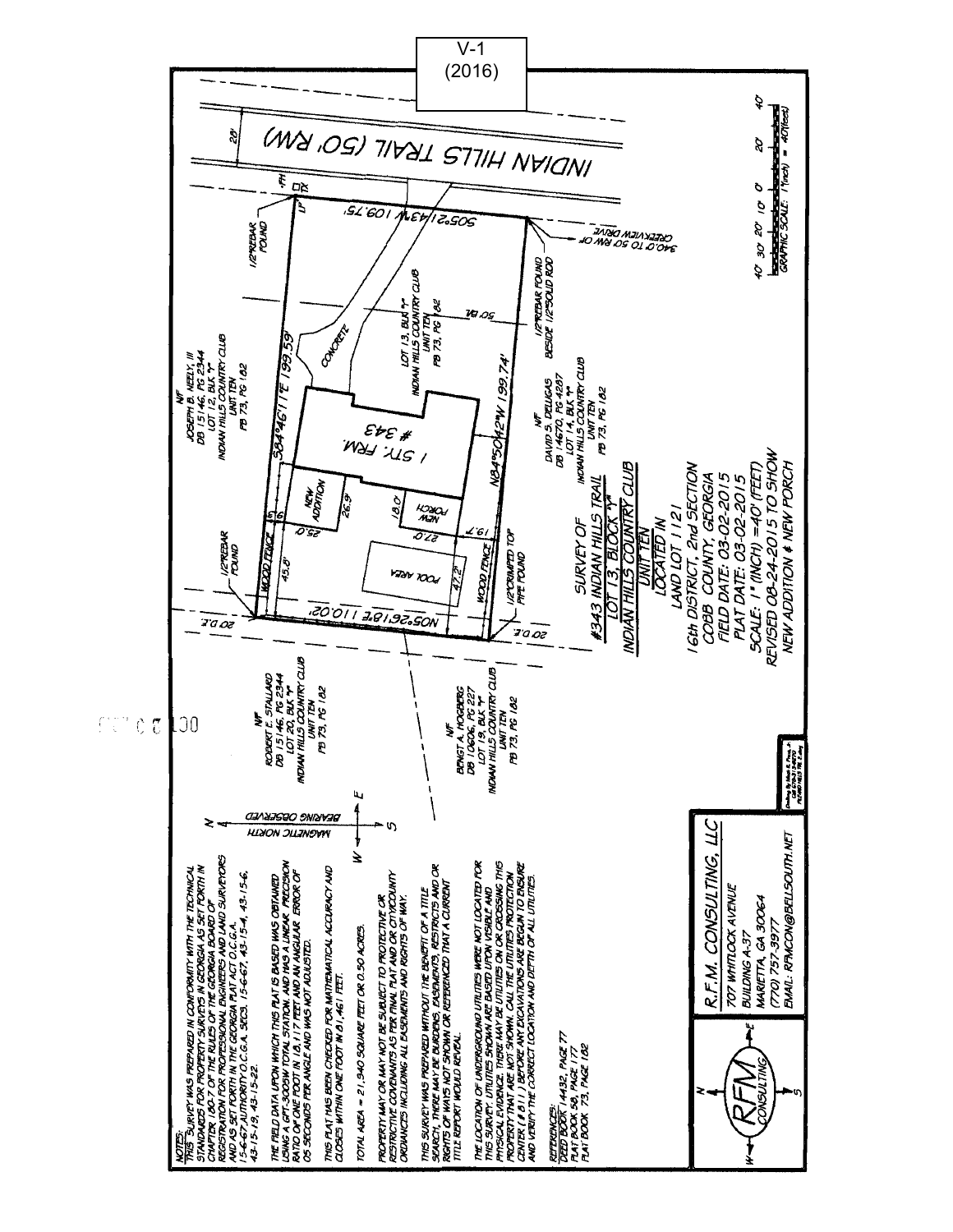| <b>APPLICANT:</b>                                       | Warren J. Blair |                 | <b>PETITION No.:</b>        | $V-1$        |  |  |
|---------------------------------------------------------|-----------------|-----------------|-----------------------------|--------------|--|--|
| <b>PHONE:</b>                                           | 678-276-9374    |                 | <b>DATE OF HEARING:</b>     | $01-13-2016$ |  |  |
| <b>REPRESENTATIVE:</b>                                  |                 | Warren J. Blair | <b>PRESENT ZONING:</b>      | $R-20$       |  |  |
| <b>PHONE:</b>                                           |                 | 678-276-9374    | <b>LAND LOT(S):</b>         | 1121         |  |  |
| <b>TITLEHOLDER:</b>                                     |                 | Warren J. Blair | <b>DISTRICT:</b>            | 16           |  |  |
| On the west side of Indian<br><b>PROPERTY LOCATION:</b> |                 |                 | <b>SIZE OF TRACT:</b>       | $0.50$ acre  |  |  |
| Hills Trail, north of Lower Roswell Road                |                 |                 | <b>COMMISSION DISTRICT:</b> | 2            |  |  |
|                                                         |                 |                 |                             |              |  |  |

(343 Indian Hills Trail).

**TYPE OF VARIANCE:** Waive the side setback from the required 10 feet to nine feet adjacent to the north

property line.

**OPPOSITION: No. OPPOSED \_\_\_\_\_ PETITION No. \_\_\_\_\_ SPOKESMAN \_\_\_\_\_\_\_\_\_\_\_\_\_\_\_\_\_\_\_\_** 

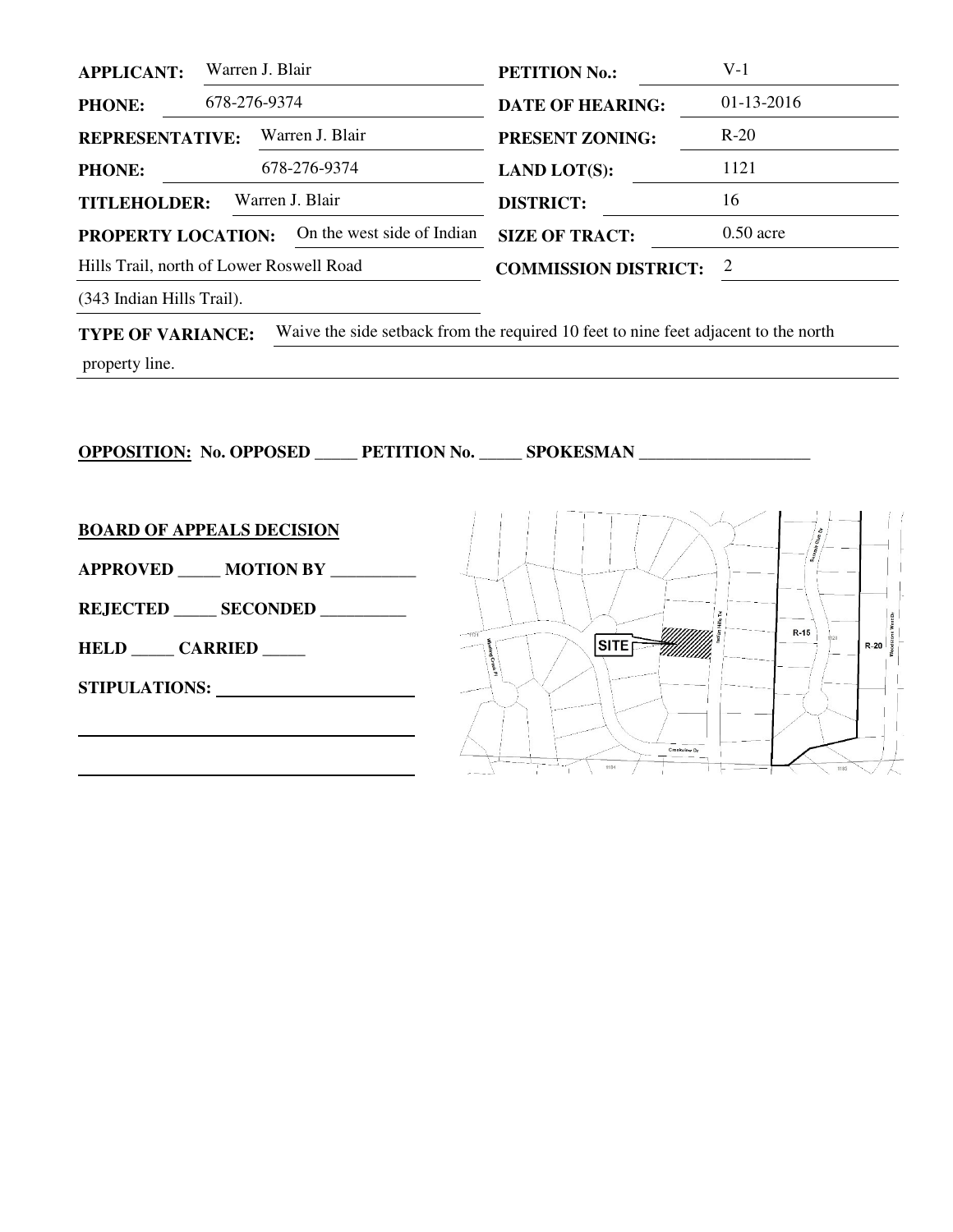\*\*\*\*\*\*\*\*\*\*\*\*\*\*\*\*\*\*\*\*\*\*\*\*\*\*\*\*\*\*\*\*\*\*\*\*\*\*\*\*\*\*\*\*\*\*\*\*\*\*\*\*\*\*\*\*\*\*\*\*\*\*\*\*\*\*\*\*\*\*\*\*\*\*\*\*\*\*\*\*\*\*

## **COMMENTS**

**TRAFFIC:** This request will not have an adverse impact on the transportation network.

**DEVELOPMENT & INSPECTIONS:** Survey requested by building inspector on 8-18-15, 9-11-15 and 10-12-15.

**SITE PLAN REVIEW:** If this variance request is approved, a subdivision plat revision must be recorded prior to the issuance of the certificate of occupancy showing all improvements on the lot and referencing the variance case in the standard plat revision note. The surveyor must submit the plat to the Site Plan Review Section, Community Development Agency for review and approval prior to recording. Call 770-528-2147.

**STORMWATER MANAGEMENT:** Steep slope adjacent to northwest corner of new addition must be stabilized. If variance for new addition is approved, the discharge point for the downspout at this corner should be extended to the rear of the lot where the slope is less steep.

**HISTORIC PRESERVATION:** After examining Civil War trench maps, Cobb County historic property surveys, county maps, and various other resources, staff has no comments regarding the impact or treatment of historic and/or archaeological resources.

**DESIGN GUIDELINES:** Staff has determined that the subject sites are not within the boundaries of approved design guidelines study areas; therefore do not have to comply with design guidelines requirements. No comments.

**CEMETERY PRESERVATION:** No comment.

**WATER:** No conflict

**SEWER:** No conflict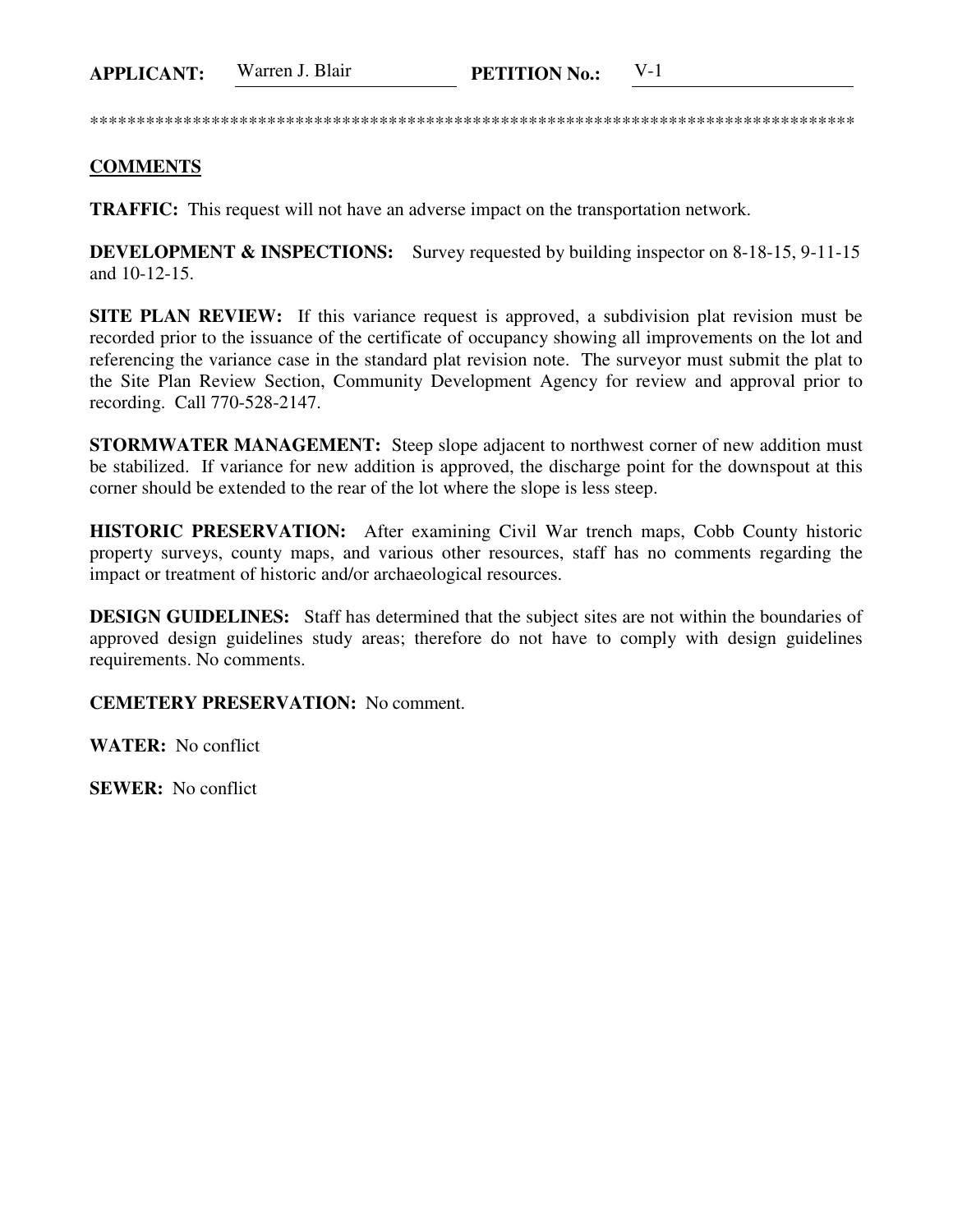| <b>APPLICANT:</b> | Warren J. Blair | <b>PETITION No.:</b> |  |
|-------------------|-----------------|----------------------|--|
|                   |                 |                      |  |

FIRE DEPARTMENT: After analyzing the information presented for a Preliminary Review, the Cobb County Fire Marshal's Office is confident that all other items can be addressed during the Plan Review Stage.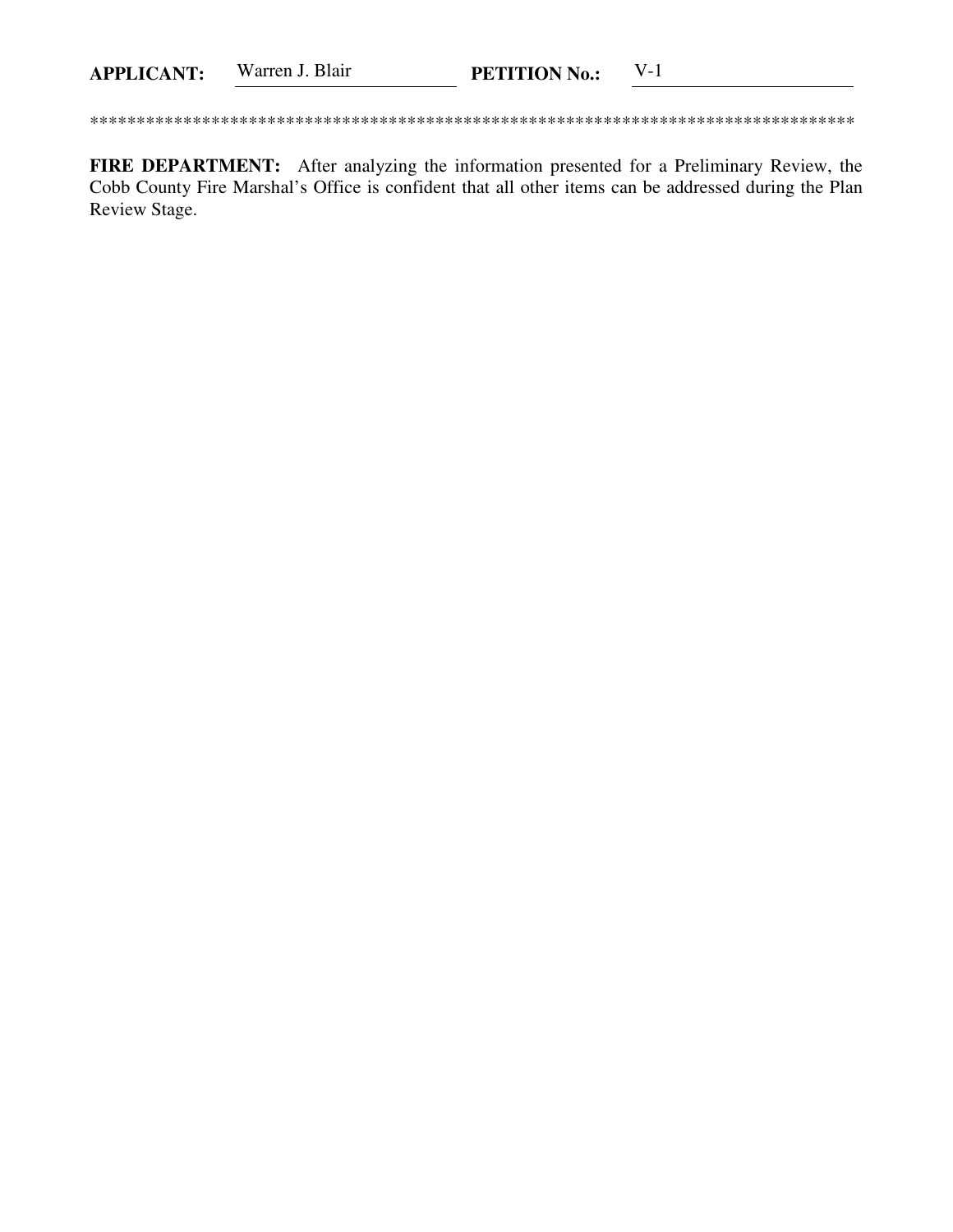